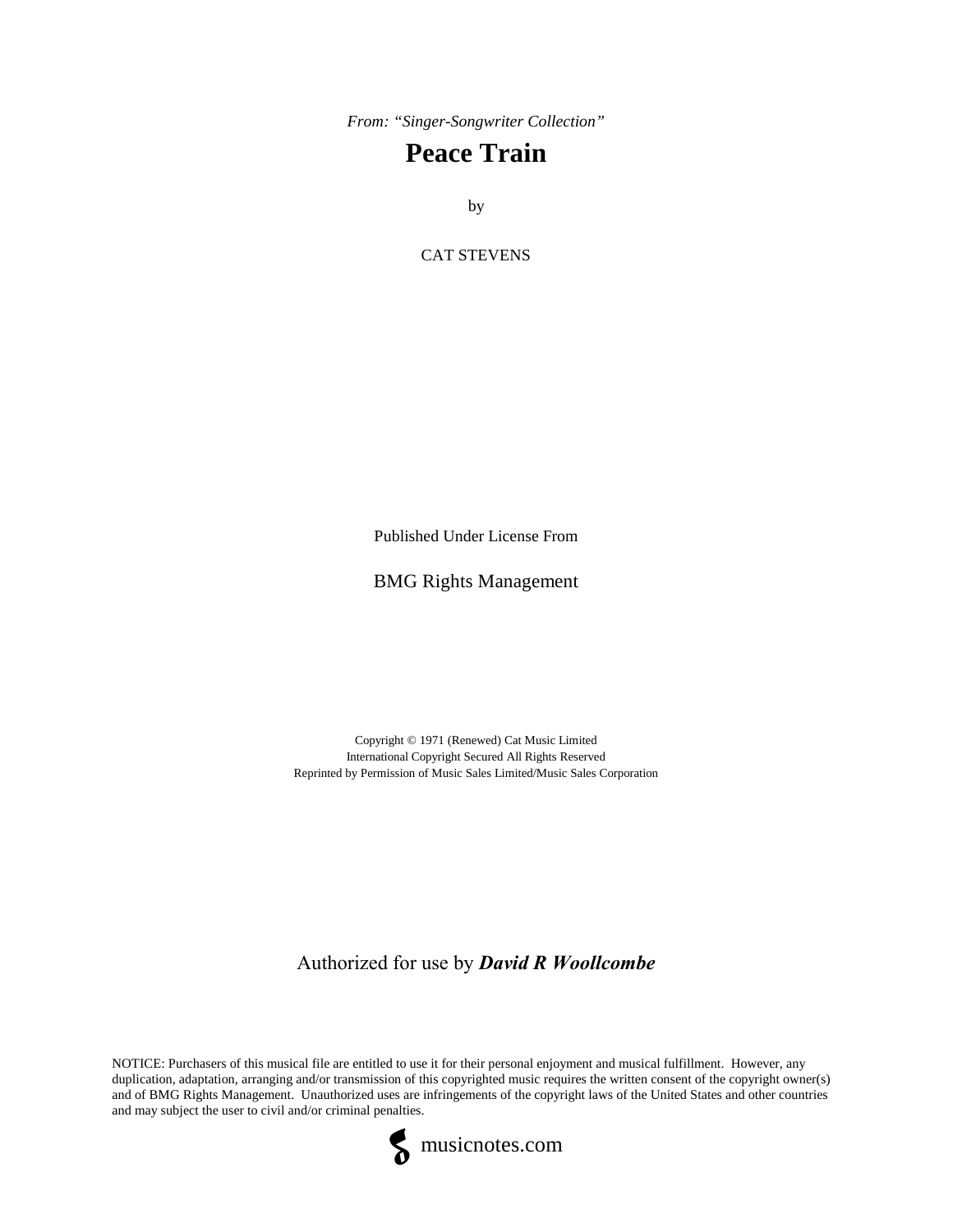## **PEACE TRAIN**

Words and Music by CAT STEVENS



Copyright © 1971 (Renewed) Cat Music LImited International Copyright Secured All Rights Reserved Reprinted by Permission of Music Sales Limited/Music Sales Corporation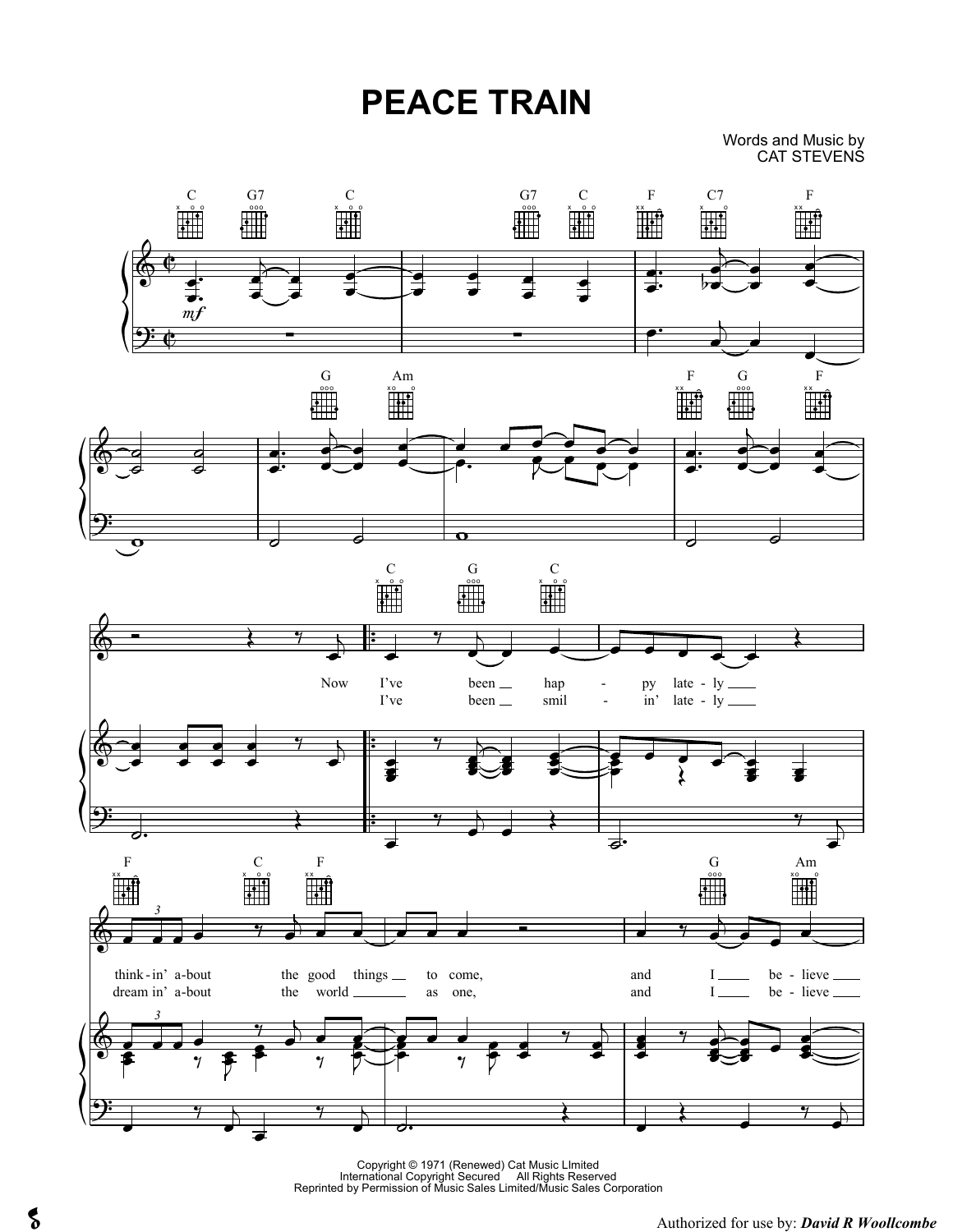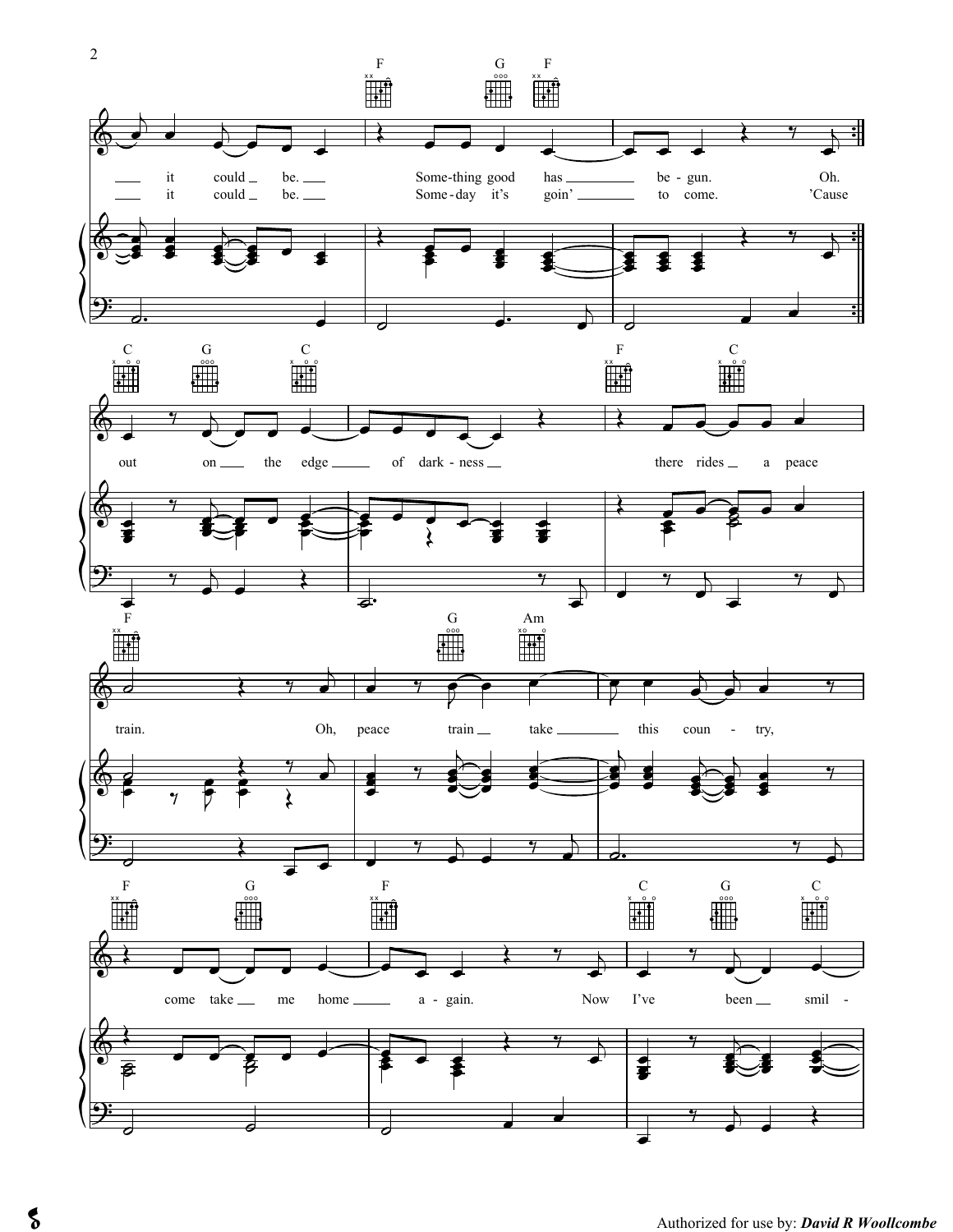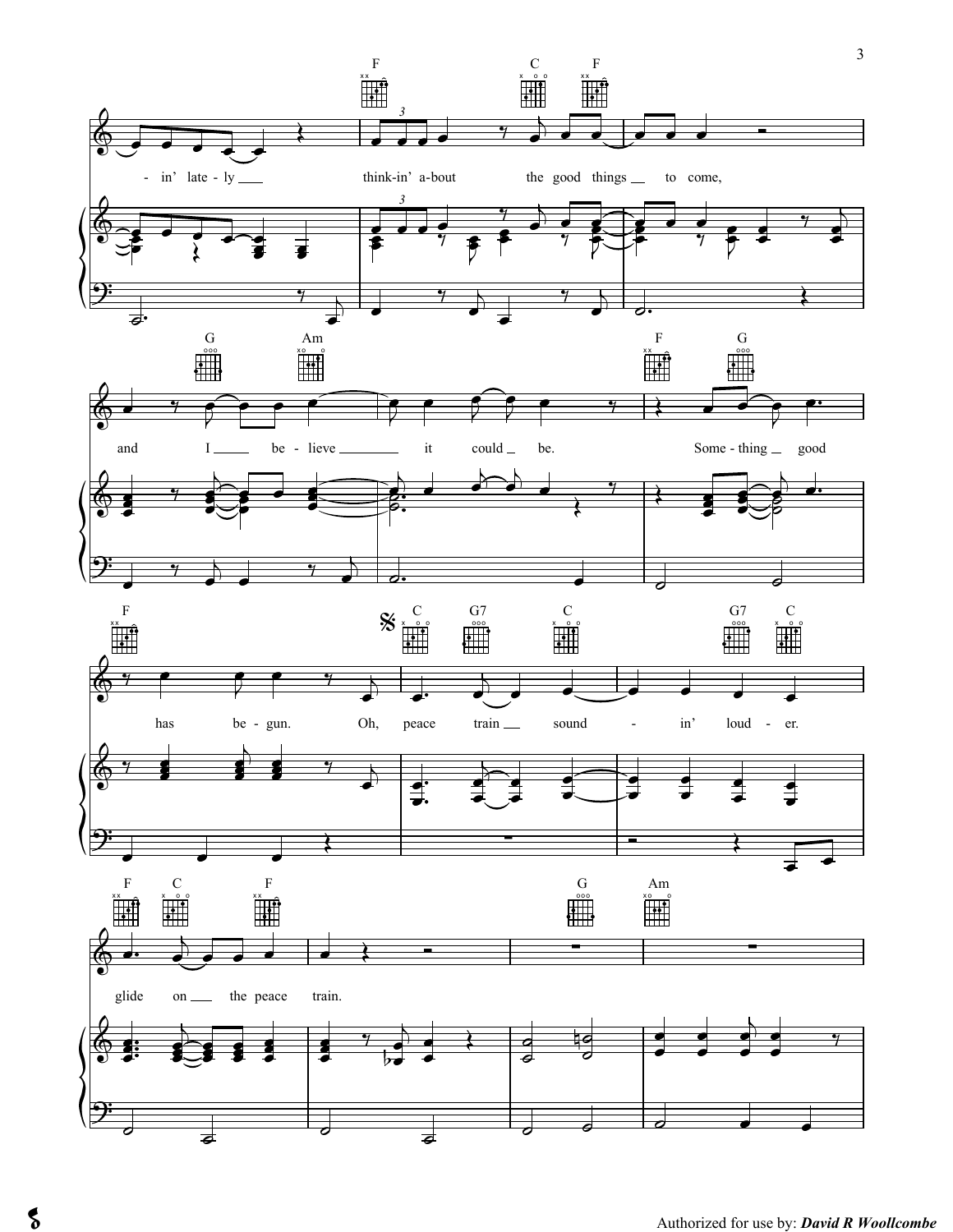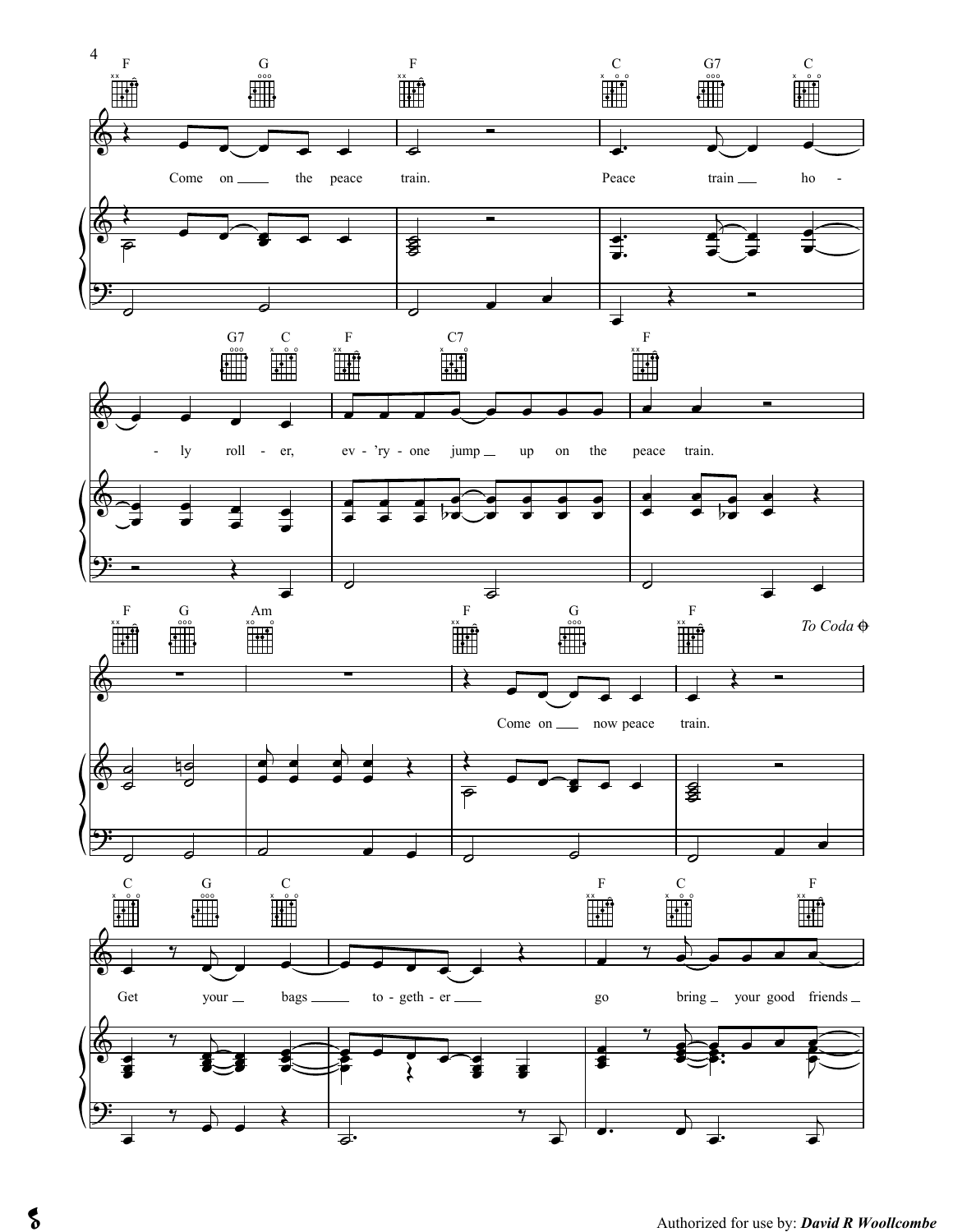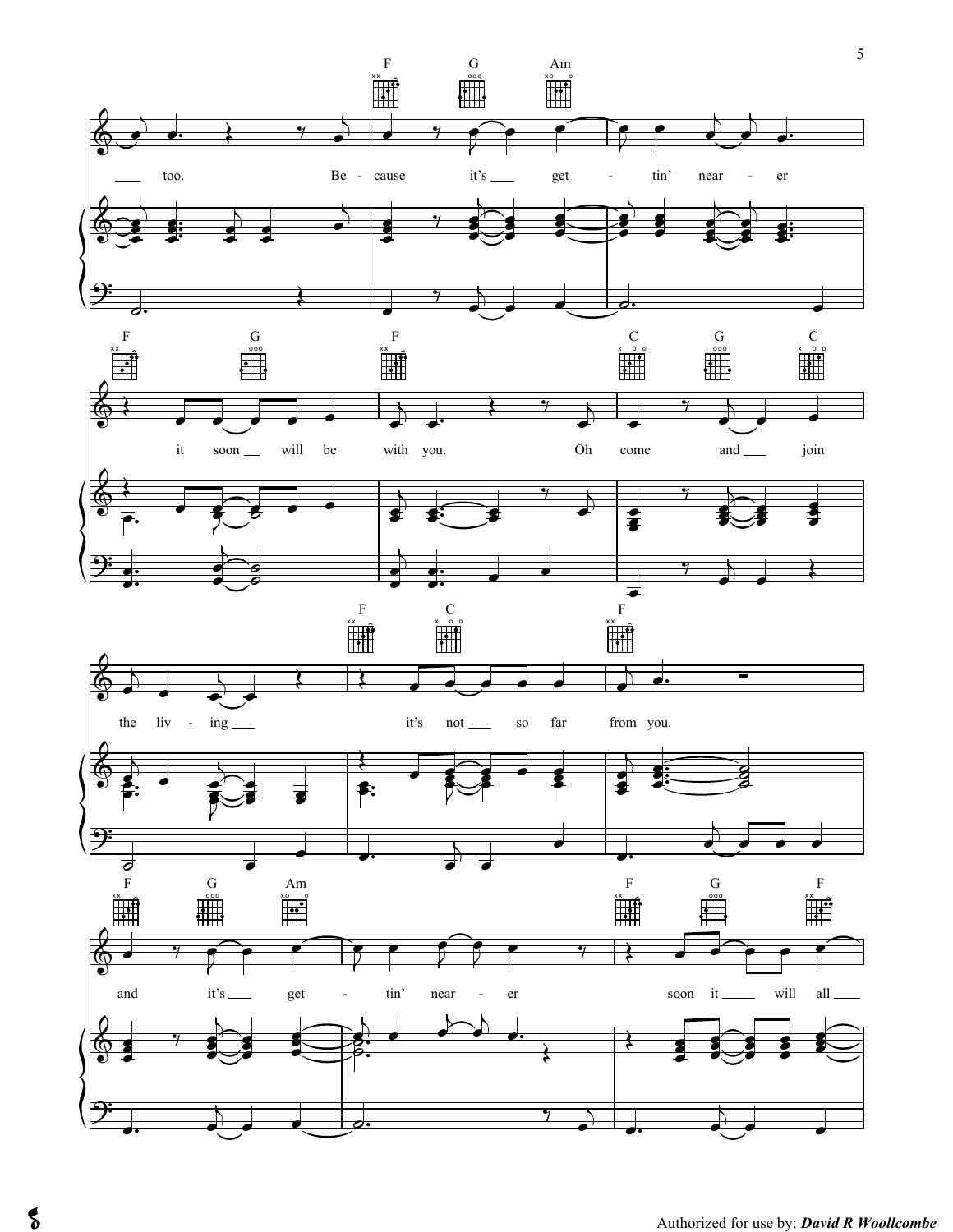



 $\overrightarrow{\boldsymbol{\sigma}}$ 

र्च



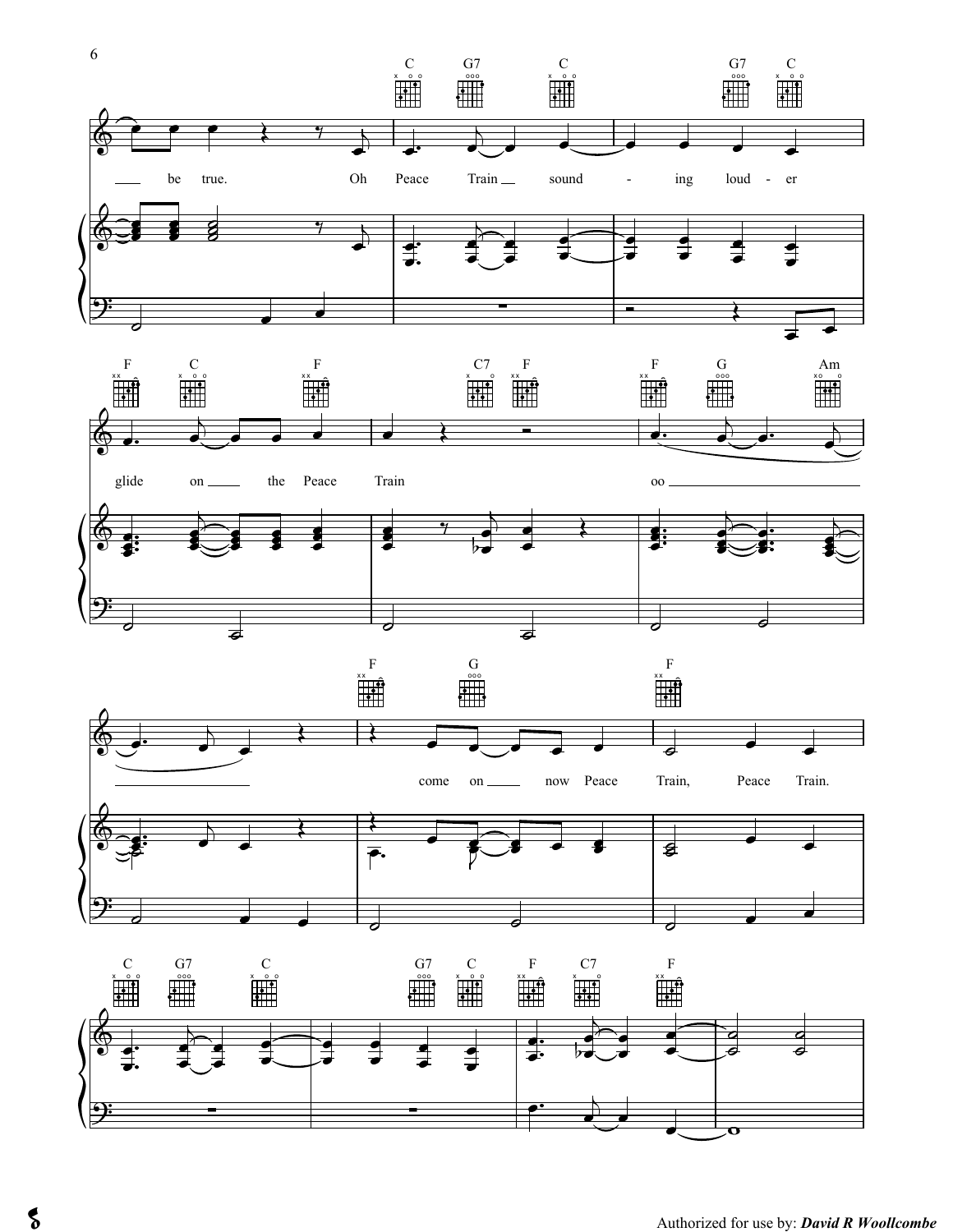









 $\mathbf{r}$